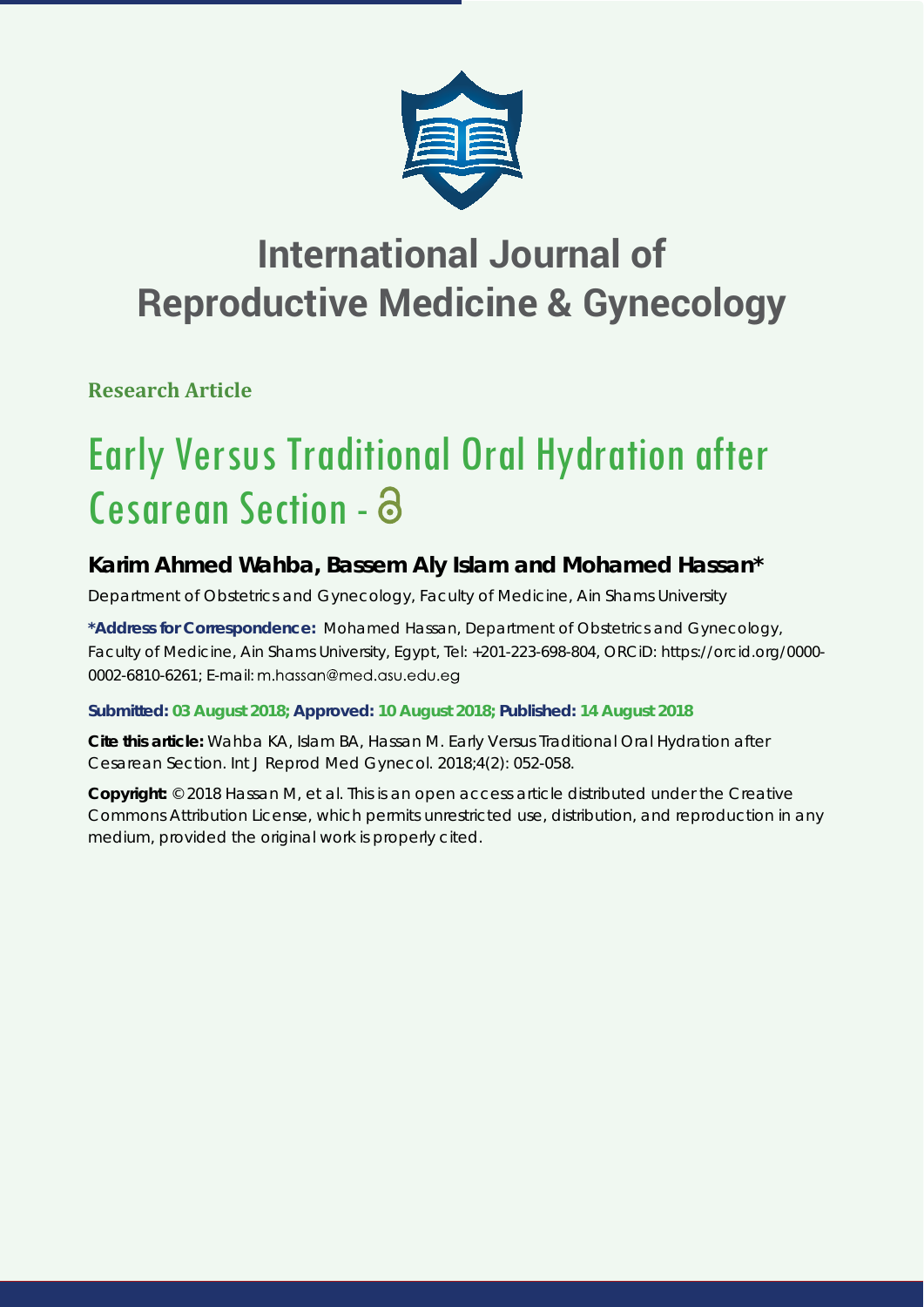## **ABSTRACT**

Background: Traditionally, Patients are not given fluids or food after abdominal surgery until bowel functions returns, as by bowel sounds, passage of flatus or stool, or a feeling of hunger, Early versus Traditional oral hydration have been studied to evaluate prospectively the benefits and safety of early hydration on bowel movement after Cesarean Section.

Aim of the work: To evaluate prospectively the benefits and safety of early hydration on bowel movement after Cesarean Section.

Patients and methods: The current study was carried out at Ain Shams University Maternity Hospital on (290) pregnant women with term singleton pregnancy, uncomplicated Elective LSCS, time of CS doesn't exceed 90 Minutes, average blood loss during and after CS (doesn't exceed 1000cc), All patients will be under spinal anesthesia, during a period from March 01, 2018 to June 30, 2018.

Results: The current study showed that among study groups: time to first intestinal sounds and time to first bowel movement were significantly shorter in early group (3.8 ± 1.0 and 10.0 ± 1.9, respectively), compared to (8.1 ± 1.7 and 15.0 ± 2.1, respectively) in traditional group. Also, amount of given IV fluids was significantly lower (2000 ml) compared to (3250 ml) in traditional group. Pain perception was significantly lower in early group compared to traditional group (3.8  $\pm$  0.8 and 4.5  $\pm$  0.9, respectively). Also, postoperative hospital stay was significantly shorter in early group than traditional group (11.6  $\pm$  1.7 and 16.5 ± 2.2, respectively). Among patients with early hydration 16 cases (11%) needed extra analgesics, 42 cases (29%) suffered from anorexia, 39 cases (26.9%) suffered from nausea, 34 cases (23.4%) suffered from vomiting, 12 cases (8.1%) suffered from abdominal distension, While among the traditional group, 22 cases (15.2%) needed extra analgesics, 35 cases (24.1%) suffered from anorexia, 32 cases (22.1% suffered from vomiting, 27 cases (18.6%) suffered from vomiting, 25 cases (17.2%) suffered from abdominal distension.

No cases of paralytic ileus had been recorded among study groups.

Conclusion: Early oral hydration after C.S was beneficial and safe on bowel movement, as it was associated with faster return of bowel sounds, shorter time to bowel movement, less pain perception, higher satisfaction, less post-operative distension and earlier hospital discharge.

**Recommendations:** Early oral hydration can be conducted safely after caesarean delivery. More population should be investigated for more global evaluation.

**Keywords:** Early oral hydration; Cesarean section; Early recovery

## **INTRODUCTION**

Cesarean delivery is defined as the birth of a fetus through incisions in the abdominal wall (laparotomy) and the uterine wall (hysterotomy). This does not include removal of the fetus from the abdominal cavity in the case of rupture of the uterus or in the case of an abdominal pregnancy [1].

According to the latest data from 150 countries, currently 18.6% of all births occur by CS, ranging from 6% to 27.2% in the least and most developed regions, respectively. Based on the data from 121 countries, the trend analysis showed that between 1990 and 2014, the global average CS rate increased 12.4% (from 6.7% to 19.1%) with an average annual rate of increase of 4.4% [2].

Women can have cesarean sections for many reasons such as multiple pregnancy, failure of labor to progress, concern for the baby, problems with the placenta, large baby, breech presentation, maternal infections such as human immunodeficiency virus or herpes, maternal medical conditions such as diabetes or high blood pressure, Maternal request for CS [3].

Traditionally, patients are not given fluids or food after abdominal surgery until bowel function returns, as evidenced by bowel sounds, passage of flatus or stool, or a feeling of hunger [4].

The rationale of this practice is to prevent postoperative nausea, vomiting, distention and other complications. However, withholding oral feedings may lead to intestinal ileus, which can prolong the length of hospital stay and increase the financial burden [5].

Although cesarean section is a major abdominal surgery, it is different from other abdominal surgeries. Usually the patients are young and in a good health condition. In the past, CS was believed to be equivalent to other major abdominal surgeries and its postoperative management was following similar lines. It was believed that CS limits bowel mobility; thus; a postoperative ileus was feared to be of common incidence. Hence, starting oral feeding will interfere with bowel functions and this belief wasn't only prevalent among the public but even the medical staff believed the same [6].

Different factors affect patient's satisfaction. The secure of patient needs is a main factor to improve quality of medical services. Postoperative care and satisfaction of women who underwent a cesarean section is an important aspect and demands due attention, because they are different from other patients and don't have just the role of a patient, actually they are mothers that should care and breast feed their infant immediately after surgery. Some previous studies have shown early post cesarean feeding is a main factor in women's satisfaction [7].

Early oral feeding is claimed to improve patients' satisfaction, helps in early mobilization and results in shortened hospital stay. Cost of oral feeding is much less than the daily cost of intravenous fluids, intravenous sets, cannulas and nursing care  $[8]$ .

Enhanced Recovery (ER) is also known as 'fast track', 'rapid' or 'accelerated recovery'. ER is a model of care for elective surgery, combining elements of care to form a pathway which reduces the physiological stress response and organ dysfunction due to surgery.

The implementation of ER is associated with improved quality of life following surgery, compared to traditional pathways [9].

ERAS pathway for elective caesarean section [10].

- Improved pre-operative information
- Reduced pre-operative fasting
- Facilitate resumption of oral diet and cessation of IV fluids
- Improved satisfaction with analgesia
- Women Offered the Opportunity to Mobilize and have their urinary catheter and IV cannula removed on the day of their operation
- Be discharged on the day after surgery.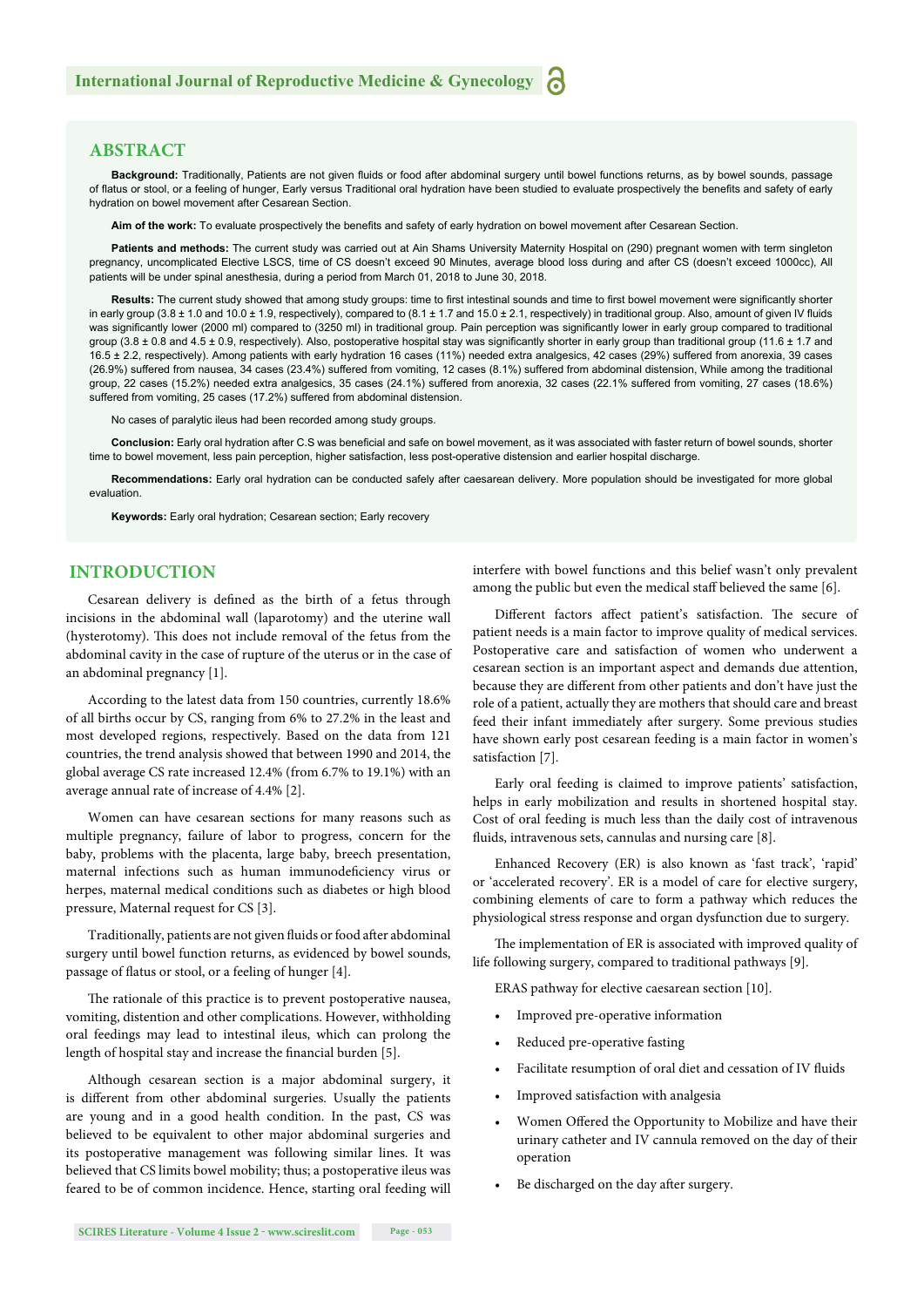# **International Journal of Reproductive Medicine & Gynecology**

# **PATIENTS AND METHODS**

This study was carried out at Ain Shams University Maternity Hospital on (290) pregnant women during a period from March 01, 2018 to June 30, 2018.

#### **Inclusion criteria**

Term singleton pregnancy, uncomplicated Elective LSCS, time of CS doesn't exceed 90 Minutes, average blood loss during and after CS (doesn't exceed 1000 cc), all patients will be under spinal anesthesia.

#### **Exclusion criteria**

Patients with PPH, surgical complications, medical disorders such as DM and hypertension, patients having factors affecting blood loss as anemia, multiple pregnancy and patients who need tocolytic drugs.

Women recruited from the delivery ward of our hospital after they had received information on the purpose and course of the study from the medical investigator and had provided the written consent then they were subjected to detailed history taking and examination, routine lab tests as CBC, blood group and RH were performed as well.

The 290 participants were divided into two groups using simple random distribution technique, Group (A) "Early Group": 145 patients orally hydrated with 200 ml of sugar free water within 1 hour of delivery, while Group (B) "Traditional Group" contained 145 patients who were orally hydrated with 200 ml of sugar free water 6 hours after delivery.

All patients were not subjected to intraoperative surgical irrigation practices. Analgesics reserved for postoperative pain control intraoperative analgesics use, No intraoperative analgesic were used and all patients were under spinal anesthesia.

All these contributed to eliminating the effect of these multifactors upon postoperative oral intake and GIT side effects such as nausea, vomiting.

Primary outcomes as Audible intestinal sounds, Time to first bowel movement and Satisfaction measured with a Visual Analogue Scale (VAS) before being discharged.

Secondary outcomes as Postoperative anorexia, nausea, vomiting, Time for 1<sup>st</sup> breast feeding, Abdominal distension, Amount of given IV fluids, Need for pain analgesics and length of hospital stay.

Patients will be subjected post-operatively to full routine postoperative Follow-up.

#### **RESULTS**

Figure 1 show that: Consort statement (patient flow chart).

Table 1 show that: No significant difference between hour-1 and hour-6 groups regarding demographic characteristics.

Table 2 and figure 2 show that: Time to first breast-feeding was non-significantly different among hour-1 and among hour-6 groups.

Table 3 and figures 3 show that: Time to first intestinal sounds was significantly shorter among hour-1 group than among hour-6 group.

Figure 4 show that: Kaplan-Meier curve for time to first intestinal sounds among the studied groups.

Table 4 and figure 5 show that: Time to first bowel movement was significantly shorter among hour-1 group than among hour-6 group.

Figure 6 show that: Kaplan-Meier curve for time to first bowel movement among the studied groups.

Table 5 and figure 7 show that: Amount of given IV fluid was significantly lower among hour-1 group than among hour-6 group. Table 6 and figure 8 show that: Pain perception was significantly lower among hour-1 group than among hour-6 group.

Table 7 and figure 9 show that: Postoperative hospital stay was



| Table 1: Demographic characteristics among the studied groups. |               |                                              |                |       |
|----------------------------------------------------------------|---------------|----------------------------------------------|----------------|-------|
| Variables                                                      |               | Hour-6 ( $N = 145$ )<br>Hour-1 ( $N = 145$ ) |                | р     |
| Age                                                            | Mean $\pm$ SD | $29.7 \pm 3.7$                               | $29.2 \pm 3.7$ | Λ     |
| (years)                                                        | Range         | $22.0 - 38.0$                                | $19.0 - 39.0$  | 0.237 |
| <b>BMI</b><br>(kg/m <sup>2</sup> )                             | Mean $\pm$ SD | $27.3 \pm 2.1$                               | $27.5 \pm 2.2$ | Λ     |
|                                                                | Range         | $22.6 - 32.5$                                | $21.5 - 32.5$  | 0.512 |
| Parity                                                         | Nulli         | 52 (35.9%)                                   | 53 (36.6%)     | #     |
|                                                                | Parous        | 93 (64.1%)                                   | 92 (63.4%)     | 0.903 |
| ^ Independent t-test, # Chi square test                        |               |                                              |                |       |

| <b>Table 2:</b> Time to first breast feeding (minutes) among the studied groups. |                                                          |                         |  |  |  |
|----------------------------------------------------------------------------------|----------------------------------------------------------|-------------------------|--|--|--|
| <b>Measures</b>                                                                  | Hour-1 ( $N = 145$ )<br>Hour-6 (N = 145)<br>$^{\wedge}p$ |                         |  |  |  |
| Mean $\pm$ SD                                                                    | $39.0 \pm 5.1$                                           | $38.3 \pm 4.8$<br>0.215 |  |  |  |
| Range                                                                            | $25.0 - 45.0$                                            | $25.0 - 45.0$           |  |  |  |
| AIndependent t-test, *Significant, CI: Confidence Interval.                      |                                                          |                         |  |  |  |



Figure 2: Time to first breast-feeding among the studied groups.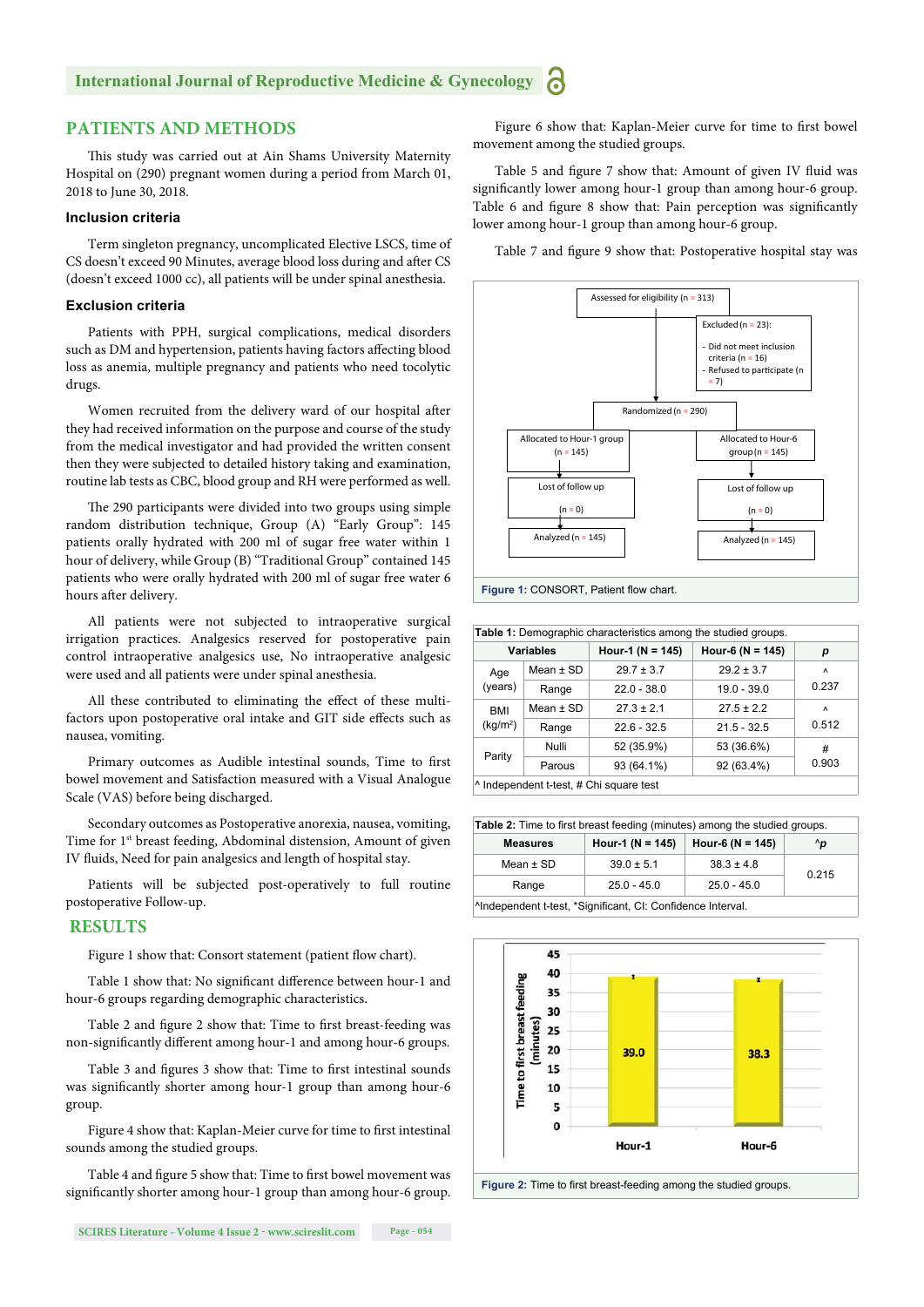# **International Journal of Reproductive Medicine & Gynecology**

significantly shorter among hour-1 group than among hour-6 group.

Figure 10 show that: Kaplan-Meier curve for postoperative hospital stay "time to discharge" among the studied groups.

Table 8 and figure 11 show that: Postoperative extra-analgesics were non-significantly less frequent among hour-1 group than among hour-6 group. Postoperative anorexia, nausea and vomiting were non-significantly more frequent among hour-1 group than among hour-6 group. Postoperative abdominal distension was significantly less frequent among hour-1 group than among hour-6 group.

# **DISCUSSION**

In the current study, there was no significant difference between the study Group A and the control Group B regarding the

| <b>Table 3:</b> Time to first intestinal sounds (hours) among the studied groups. |                                     |               |              |  |  |
|-----------------------------------------------------------------------------------|-------------------------------------|---------------|--------------|--|--|
| <b>Measures</b>                                                                   | Hour-1 (N = 145)   Hour-6 (N = 145) |               | $^{\wedge}p$ |  |  |
| Mean $\pm$ SD                                                                     | $3.8 \pm 1.0$                       | $8.1 \pm 1.7$ |              |  |  |
| Range                                                                             | $3.0 - 7.0$                         | $4.0 - 11.0$  | $< 0.001*$   |  |  |
| Value of hour-1 over hour-6                                                       |                                     |               |              |  |  |
| Items                                                                             |                                     | Mean $±$ SE   | 95% CI       |  |  |
| Time reduction                                                                    |                                     | $4.3 \pm 0.2$ | $4.0 - 4.7$  |  |  |
| ^Independent t-test, *Significant, CI: Confidence interval.                       |                                     |               |              |  |  |





| <b>Table 4:</b> Time to first bowel movement (hours) among the studied groups. |                      |                              |              |  |  |
|--------------------------------------------------------------------------------|----------------------|------------------------------|--------------|--|--|
| <b>Measures</b>                                                                | Hour-1 ( $N = 145$ ) | Hour-6 ( $N = 145$ )         | $^{\wedge}p$ |  |  |
| Mean $\pm$ SD                                                                  | $10.0 \pm 1.9$       | $15.0 \pm 2.1$               |              |  |  |
| Range                                                                          | $5.0 - 13.0$         | $11.0 - 22.0$                | $< 0.001*$   |  |  |
| Value of hour-1 over hour-6                                                    |                      |                              |              |  |  |
| <b>Items</b>                                                                   |                      | Mean $\pm$ SE                | 95% CI       |  |  |
| Time reduction                                                                 |                      | $5.0 \pm 0.2$<br>$4.6 - 5.5$ |              |  |  |
| <sup>1</sup> Independent t-test, *Significant, CI: Confidence interval         |                      |                              |              |  |  |



Figure 5: Time to first bowel movement among the studied groups.



demographic data and obstetrical characteristics including (maternal age, BMI, Parity and Gestational Age and CS indications).

The current study demonstrated that women in the early hydration group had a more rapid return of bowel function including bowel sounds, with a substantially significant shorter mean postoperative time interval to the first bowel sounds (3.8 hrs  $\pm$  1.0) compared to (8.1) hrs  $\pm$  1.7) for the traditional hydration group. The difference between both groups regarding bowel sounds showed a statistically significant difference ( $p$ -value = < 0.001)

That explained the positive effect of early oral hydration on the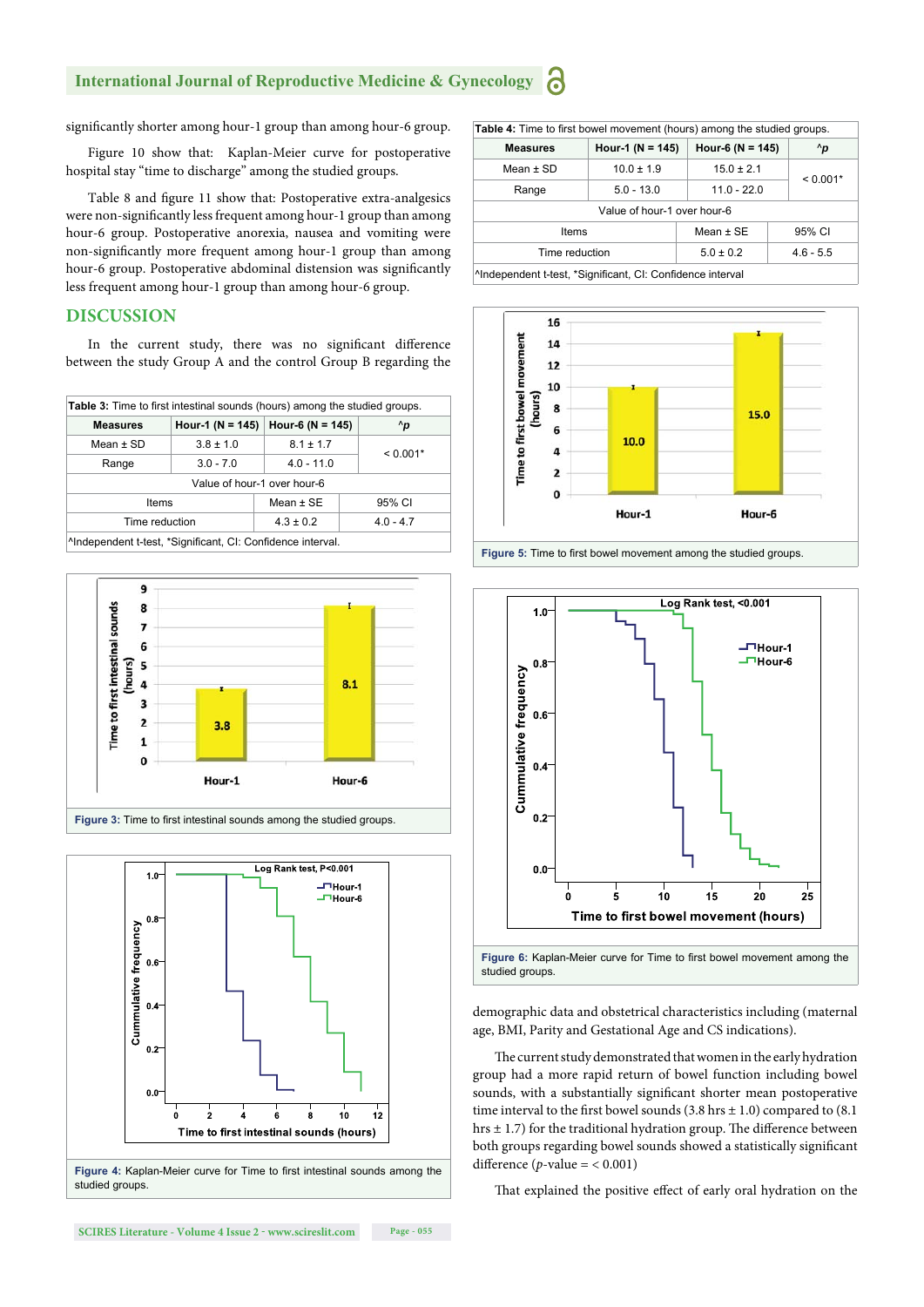#### **International Journal of Reproductive Medicine & Gynecology** ခြ

gastrointestinal tract, where such early intervention may decrease the length of postoperative ileus. This finding was in line with many similar studies as Sahar and her colleagues [11] which was conducted upon 40 participants in King Fahd University Hospital at Al Khobar Saudi Arabia.

Sahar and her colleagues [11] defined study group as participants who received oral hydration after 2 hours postoperatively and

| <b>Table 5:</b> Amount of given IV fluid (bottle <sup>#</sup> ) among the studied groups.  |                                              |               |              |  |
|--------------------------------------------------------------------------------------------|----------------------------------------------|---------------|--------------|--|
| <b>Measures</b>                                                                            | Hour-1 ( $N = 145$ )<br>Hour-6 ( $N = 145$ ) |               | $^{\wedge}p$ |  |
| Mean $\pm$ SD                                                                              | $4.1 \pm 1.0$<br>$6.5 \pm 0.7$               |               |              |  |
| Range                                                                                      | $2.0 - 6.0$                                  | $4.0 - 7.0$   | $< 0.001*$   |  |
| Value of hour-1 over hour-6                                                                |                                              |               |              |  |
| Items                                                                                      |                                              | Mean $±$ SE   | 95% CI       |  |
| Fluid reduction                                                                            |                                              | $2.3 \pm 0.1$ | $2.1 - 2.5$  |  |
| #Each bottle contains 500 ml ^Independent t-test, *Significant, CI: Confidence<br>Interval |                                              |               |              |  |



| <b>Table 6:</b> Pain perception (VAS-10) among the studied groups.     |                                              |               |             |  |  |
|------------------------------------------------------------------------|----------------------------------------------|---------------|-------------|--|--|
| <b>Measures</b>                                                        | Hour-6 ( $N = 145$ )<br>Hour-1 ( $N = 145$ ) |               | ۸P          |  |  |
| Mean $\pm$ SD                                                          | $3.8 \pm 0.8$                                | $4.5 \pm 0.9$ | $< 0.001*$  |  |  |
| Range                                                                  | $2.0 - 5.0$                                  | $2.0 - 6.0$   |             |  |  |
|                                                                        | Value of hour-1 over hour-6                  |               |             |  |  |
| Items                                                                  |                                              | Mean $\pm$ SE | 95% CI      |  |  |
| Pain reduction                                                         |                                              | $0.7 \pm 0.1$ | $0.6 - 0.9$ |  |  |
| <sup>A</sup> Independent t-test, *Significant, CI: Confidence Interval |                                              |               |             |  |  |



**SCIRES Literature - Volume 4 Issue 2 - www.scireslit.com Page - 056**

**Table 7:** Postoperative hospital stay "time to discharge" (hours) among the studied groups.

| ----- <i>-</i> - - - - - -                                             |                      |                      |             |  |  |
|------------------------------------------------------------------------|----------------------|----------------------|-------------|--|--|
| <b>Measures</b>                                                        | Hour-1 ( $N = 145$ ) | Hour-6 ( $N = 145$ ) | ۸P          |  |  |
| Mean $\pm$ SD                                                          | $11.6 \pm 1.7$       | $16.5 \pm 2.2$       |             |  |  |
| Range                                                                  | $9.0 - 15.0$         | $12.0 - 23.0$        | $< 0.001*$  |  |  |
| Value of hour-1 over hour-6                                            |                      |                      |             |  |  |
| Mean $±$ SE<br>95% CI<br>Items                                         |                      |                      |             |  |  |
|                                                                        | Stay reduction       | $4.9 \pm 0.2$        | $4.4 - 5.3$ |  |  |
| <sup>A</sup> Independent t-test, *Significant, CI: Confidence interval |                      |                      |             |  |  |







discharge" among the studied groups.

the control group are those who initiated oral hydration 8 hours postoperatively and mentioned that the women in early hydration group had more rapid return of bowel sounds than the delayed hydration group.

Likewise Nasrin and her colleagues [12], Malhotra and her colleagues [13] conducted similar studies over 140 & 100 participants in Kemanshah University, Iran and Lady Hardinge Medical College and associated Hospitals, Delhi, India, respectively and agreed with those results.

There was statistically significant shorter time for first bowel movement among early oral hydration group (10.0 hrs ± 1.9)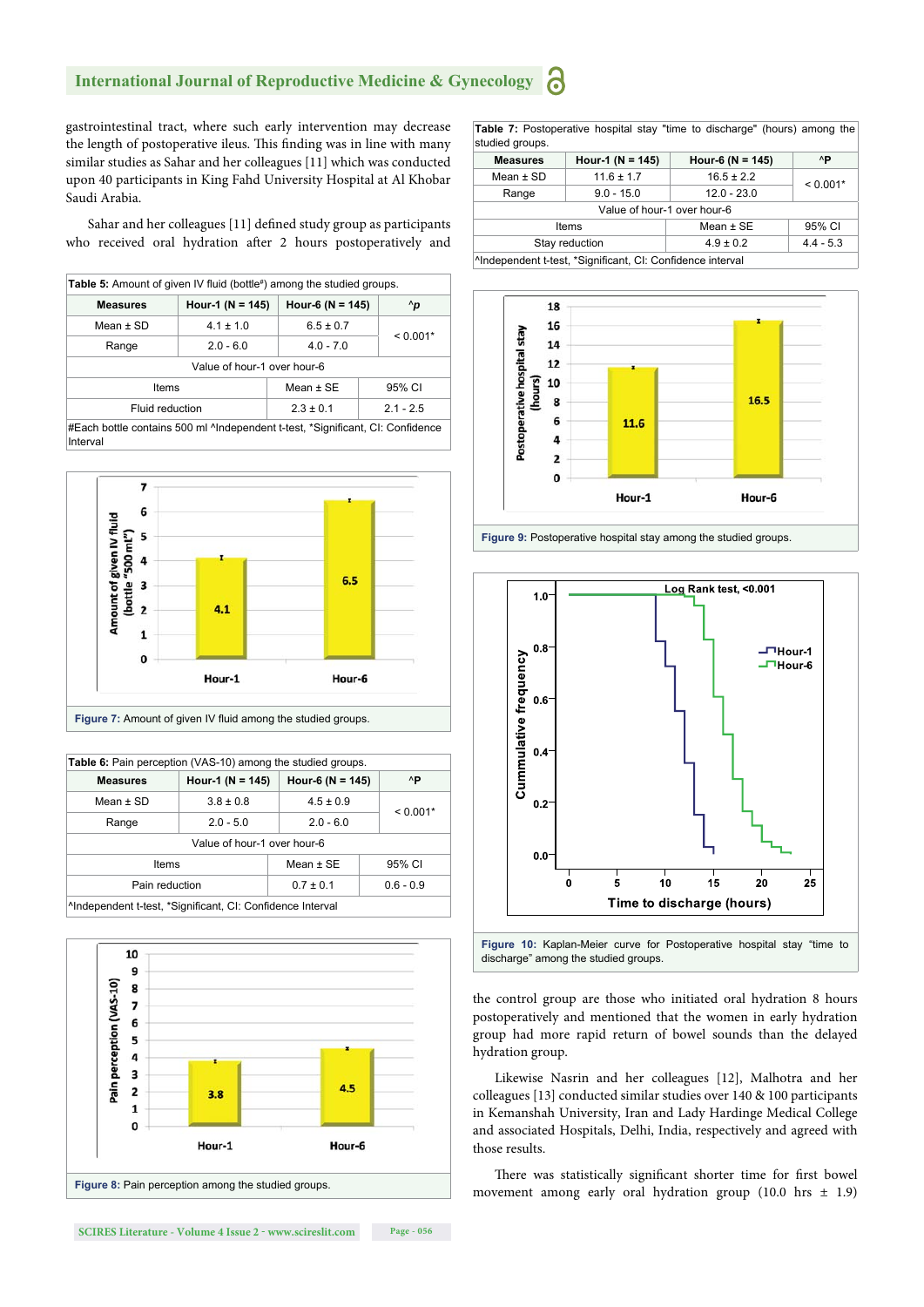| <b>Table 8:</b> Postoperative side effects among the studied groups.       |                       |                       |          |                     |
|----------------------------------------------------------------------------|-----------------------|-----------------------|----------|---------------------|
| <b>Findings</b>                                                            | Hour-1<br>$(N = 145)$ | Hour-6<br>$(N = 145)$ | #P       | RR (95% CI)         |
| Extra-analgesics                                                           | 16 (11.0%)            | 22 (15.2%)            | 0.296    | $0.82(0.56 - 1.22)$ |
| Anorexia                                                                   | 42 (29.0%)            | 35 (24.1%)            | 0.352    | $1.13(0.88 - 1.44)$ |
| Nausea                                                                     | 39 (26.9%)            | 32 (22.1%)            | 0.339    | $1.13(0.88 - 1.46)$ |
| Vomiting                                                                   | 34 (23.4%)            | 27 (18.6%)            | 0.313    | $1.15(0.89 - 1.49)$ |
| Abdominal<br>distension                                                    | 12 (8.3%)             | 25 (17.2%)            | $0.022*$ | $0.62(0.38 - 0.99)$ |
| Paralytic ileus                                                            | $0(0.0\%)$            | $0(0.0\%)$            |          |                     |
| #Chi square test, *Significant, RR: Relative Risk, CI: Confidence Interval |                       |                       |          |                     |



compared to  $(15.0 \text{ hrs} \pm 2.1)$  among traditional oral hydration. Sahar and her colleagues [11], Nasrin and her colleagues [12] also agreed to that.

As regards postoperative GIT findings among the studied groups such as postoperative anorexia, nausea and vomiting, they were non statistically significant more frequent among early hydration group than among traditional hydration group.

Group A showed 42 patients compared to 35 patients in group B complained of postoperative anorexia (*p*-value = 0.352), While 39 patients in Group A complained from nausea, Only 32 patients in Group B complained the same  $(p$ -value = 0.339), Group A also showed 34 patients complained of vomiting in comparison to 27 patients in Group B ( $p$ -value = 0.313).

Postoperative abdominal distension was statistically significant less frequent among Group A than Group B (8.3% in comparison to 17.2%, respectively),  $p$ -value = 0.022. There was no cases of paralytic ileus that has been recorded among both groups.

Similarly Cochrane review by Mangesi and his colleagues [14], which included 6 studies about oral intake after C.S and its effects on GIT, mentioned that the rate of gastrointestinal morbidity, including nausea and vomiting was not statistically significant different in the two studied groups of the most included studies. The 4 studies in the meta-analysis included total number of 484 patients, 234 Patients in early group and 250 patients in delayed group with  $p$ -value = 0.01.

In those studies, the early group was allowed to have fluids or

food 24 hours after surgery, while the delayed group was only allowed to be orally fed after the first 24 hours had passed.

Watcha and his colleagues [15] studied postoperative nausea and vomiting and mentioned that postoperative nausea and vomiting complicates the lives of both patients and health care providers. While 23.4-29% of study group suffered from vomiting, nausea and anorexia in comparison to 18.6-24.1% of control group.

This agrees with Jeanne and her colleagues [16] who applied a prospective controlled trial of early postoperative oral intake following major abdominal gynecologic surgery found that vomiting, nausea and anorexia were more evident and frequent among the study group, that study was conducted upon 96 patients divided into 2 groups, early and delayed groups.

Oral intake was initiated among group 1 only after return of bowel functions, and group 2 were given clear liquid diet on day 1 postoperative, *p*-value = 0.04

On the contrary, a study was conducted by Kramer and his colleagues [17] who studied the effect of immediate feeding of cesarean patients on the incidence of ileus, found that more complaints of vomiting, nausea and anorexia were found in the late feeding group.

Furthermore, as regards need for intravenous NSAIDs for postoperative analgesia during day 0 (the day of operation), it was noticed that no significant difference between both groups, this agrees with Patolia and her colleagues [18], as no significant difference between both groups according to given IV analgesia with (*p*-value  $= 0.269$ ).

It was apparent that the number of IV fluids bottles given postoperatively till passage of flatus was statistically significant lower in Group A (4.1 bottles  $\pm$  1.0) which equals 2000 ML compared to Group B (6.5 bottles  $\pm$  0.7) which equals 3250 ml.

Breast feeding this study revealed that no statistically significant difference between the early hydration (hour 1) and traditional hydration (hour 6) groups. The results showed mean time of initiation of (39 mins  $\pm$  5.1) in Group A compared to (38.3 mins  $\pm$  4.8) in Group B.

However many factors affect initiation of lactation among both groups as NICU admissions, the ability of mother to lactate especially if being mum for the first time (breast feeding awareness) and the possibility of presence of local breast causes.

On the contrary Sahar and her colleagues [11], showed significant difference between the both groups ( $p$ -value = 0.001) with earlier time of initiation among early hydration group and this is due previously mentioned causes NICU admissions and local breast causes among traditional hydration group.

Taking in consideration, length of hospital stay was found to be statistically significant shorter in the early hydration group as evidenced by mean (11.6 hrs  $\pm$  1.7) compared to (16.5 hrs  $\pm$  2.2) among traditional hydration group with a statistically significant difference  $p < 0.001$ .

This finding seems to add another benefit of early oral hydration on hospital stay among the study group. Sahar and her colleagues [11] who studied early oral hydration after cesarean delivery performed under regional anesthesia found that the early hydrated group had significant shorter hospital stay,  $p = 0.007$ , also Patolia and her colleagues [18], agreed with the results,  $(49.5 \text{ hrs} \pm 12.7)$  in Group A compared with (75 hrs  $\pm$  12.3) among Group B, but they included 2